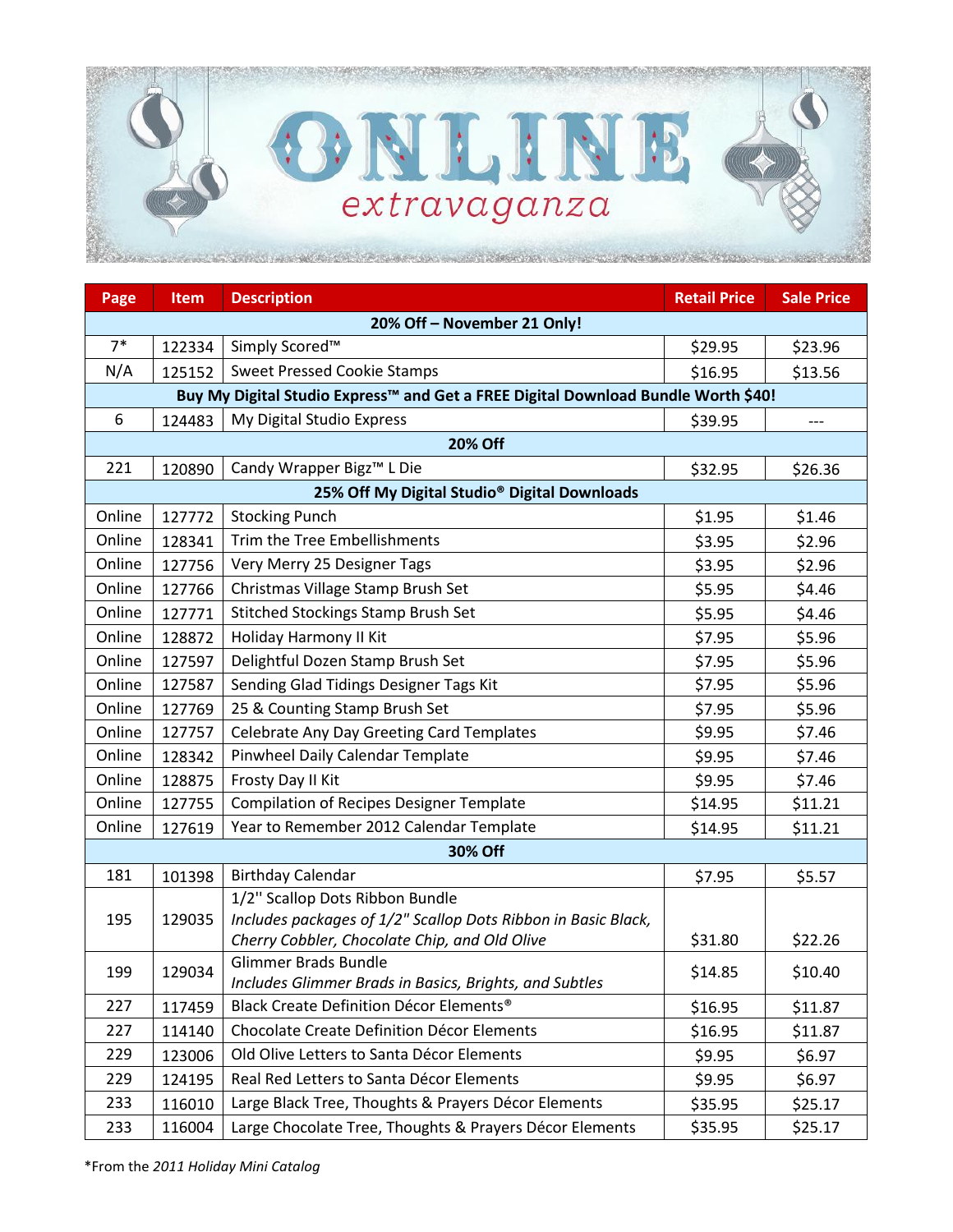| Page    | Item   | <b>Description</b>                                                                      | <b>Retail Price</b> | <b>Sale Price</b> |  |  |  |
|---------|--------|-----------------------------------------------------------------------------------------|---------------------|-------------------|--|--|--|
| 40% Off |        |                                                                                         |                     |                   |  |  |  |
|         |        | Love Bundle(Wood-Mount)                                                                 |                     |                   |  |  |  |
| 46      | 129032 | Includes I {Heart} Hearts Wood-Mount Set and I {Love} Love                              | \$35.45             | \$21.27           |  |  |  |
|         |        | Jumbo Stampin' Around® Wheel                                                            |                     |                   |  |  |  |
|         |        | Love Bundle (Clear-Mount)                                                               |                     |                   |  |  |  |
| 46      | 129033 | Includes I {Heart} Hearts Clear-Mount Set and I {Love} Love                             | \$27.45             | \$16.47           |  |  |  |
|         |        | Jumbo Stampin' Around Wheel                                                             |                     |                   |  |  |  |
| 70      | 117096 | Every Little Bit Wood-Mount Set                                                         | \$39.95             | \$23.97           |  |  |  |
| 70      | 120558 | Every Little Bit Clear-Mount Set                                                        | \$27.95             | \$16.77           |  |  |  |
| 124     | 129036 | Flower Fest Bundle (Wood-Mount)<br>Includes Flower Fest Wood-Mount Set and Dots & Spots | \$34.45             | \$20.67           |  |  |  |
|         |        | Stampin' Around Wheel                                                                   |                     |                   |  |  |  |
|         |        | Flower Fest Bundle (Clear-Mount)                                                        |                     |                   |  |  |  |
| 124     | 129037 | Includes Flower Fest Clear-Mount Set and Dots & Spots                                   | \$26.45             | \$15.87           |  |  |  |
|         |        | Stampin' Around Wheel                                                                   |                     |                   |  |  |  |
| 140     | 117022 | Perfect Punches Wood-Mount Set                                                          | \$24.95             | \$14.97           |  |  |  |
| 140     | 120516 | Perfect Punches Clear-Mount Set                                                         | \$17.95             | \$10.77           |  |  |  |
| 143     | 122026 | Button, Button Wood-Mount Set                                                           | \$25.95             | \$15.57           |  |  |  |
| 143     | 122040 | Button, Button Clear-Mount Set                                                          | \$18.95             | \$11.37           |  |  |  |
| 202     | 119979 | Classic Stampin' Spots® Getting Started Collection                                      | \$21.95             | \$13.17           |  |  |  |
| 225     | 119278 | Basic Birthday Sizzlits® Decorative Strip Die                                           | \$21.95             | \$13.17           |  |  |  |
| Online  | 126025 | Simple Stitches & Corners Digital Download                                              | \$4.95              | \$2.97            |  |  |  |
| Online  | 127172 | Autumn Elements Stamp Brush Set Digital Download                                        | \$5.95              | \$3.57            |  |  |  |
| Online  | 123955 | Christmas Countdown Stamp Brush Set Digital Download                                    | \$7.95              | \$4.77            |  |  |  |
|         |        | Timeless Type Junior Letters & Numbers Punch Digital                                    |                     |                   |  |  |  |
| Online  | 127168 | Download                                                                                | \$9.95              | \$5.97            |  |  |  |
| Online  | 126056 | Downtown Grunge Photobook Template Digital Download                                     | \$19.95             | \$11.97           |  |  |  |
| Online  | 125743 | A Year in Review Photobook Template Digital Download                                    | \$24.95             | \$14.97           |  |  |  |
|         |        | <b>50% Off</b>                                                                          |                     |                   |  |  |  |
| 31      | 111780 | Winter Post Wood-Mount Set                                                              | \$26.95             | \$13.48           |  |  |  |
| 31      | 111868 | Courrier d'hiver Wood-Mount Set (French)                                                | \$26.95             | \$13.48           |  |  |  |
| 108     | 111564 | Flight of the Butterfly Wood-Mount Set                                                  | \$31.95             | \$15.98           |  |  |  |
| 108     | 112911 | Vuelo de la mariposa Wood-Mount Set (Spanish)                                           | \$31.95             | \$15.98           |  |  |  |
| 108     | 111752 | Sur les ailes d'un papillon Wood-Mount Set (French)                                     | \$31.95             | \$15.98           |  |  |  |
| 163     | 111664 | On Your Birthday Wood-Mount Set                                                         | \$33.95             | \$16.98           |  |  |  |
| 163     | 111724 | Pour ton anniversaire Wood-Mount Set (French)                                           | \$33.95             | \$16.98           |  |  |  |
| 165     | 119153 | Inviting Wood-Mount Set                                                                 | \$21.95             | \$10.98           |  |  |  |
| 165     | 120630 | Inviting Clear-Mount Set                                                                | \$16.95             | \$8.48            |  |  |  |
| 165     | 120375 | Invitation Wood-Mount Set (French)                                                      | \$21.95             | \$10.98           |  |  |  |
| 165     | 120726 | Invitation Clear-Mount Set (French)                                                     | \$16.95             | \$8.48            |  |  |  |
| 166     | 116586 | Many Merry Messages Wood-Mount Set                                                      | \$34.95             | \$17.48           |  |  |  |
| 171     | 117090 | <b>Occasions Alphabet Wood-Mount Set</b>                                                | \$43.95             | \$21.98           |  |  |  |
| 171     | 123598 | <b>Occasions Alphabet Clear-Mount Set</b>                                               | \$31.95             | \$15.98           |  |  |  |
| 196     | 121817 | Springtime Vintage Designer Fabric                                                      | \$9.95              | \$4.98            |  |  |  |
| 196     | 121818 | Sweet Stitches Designer Fabric                                                          | \$9.95              | \$4.98            |  |  |  |